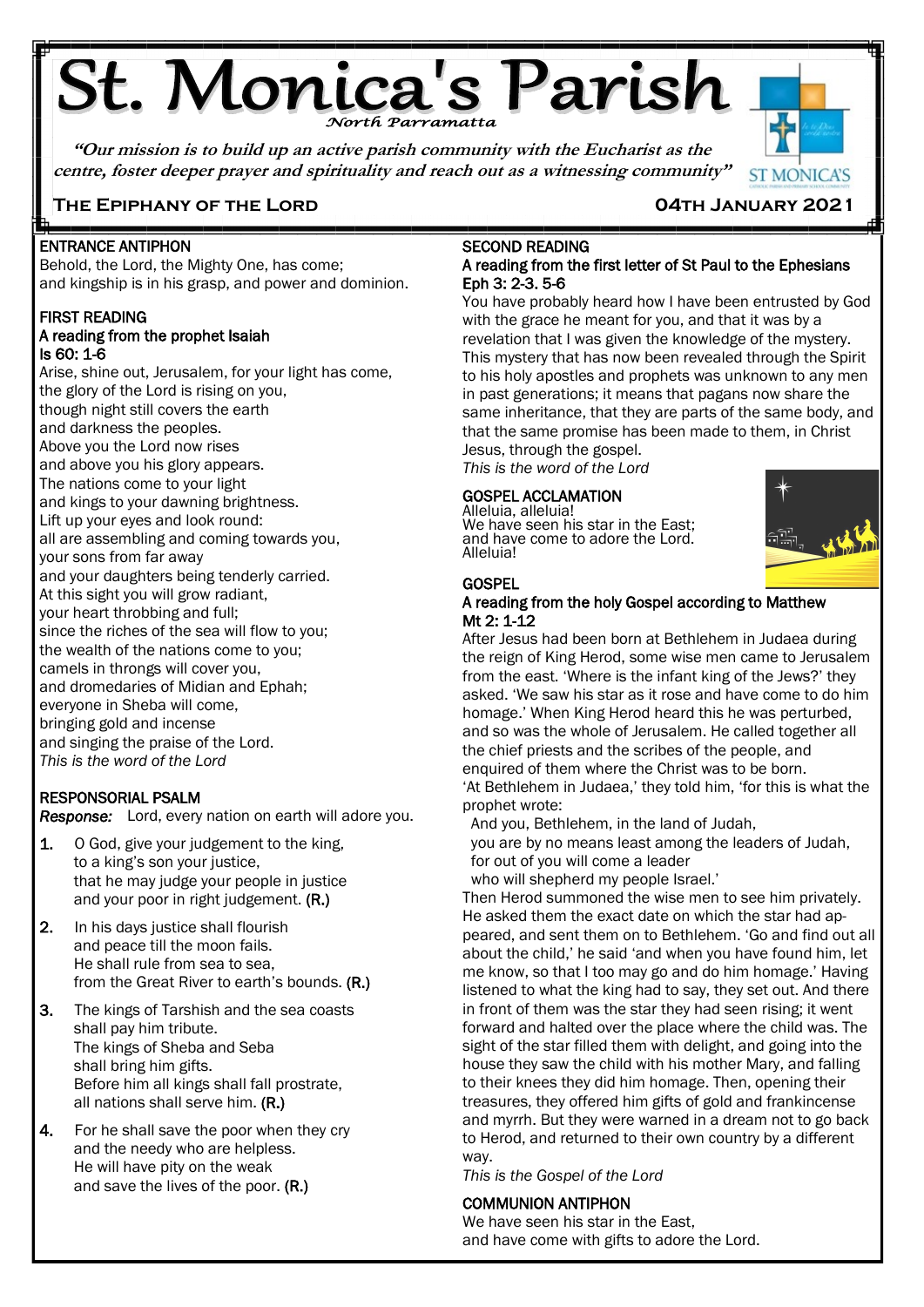## *St. Monica's Catholic Parish*

**Cnr Church Street and North Rocks Road, North Parramatta**

| <b>SUNDAY MASSES:</b>                                    | Saturday Vigil - 5pm; Sunday - 9am, 11.30am (Cantonese/Chinese Mass) and 6pm                     |  |  |  |  |
|----------------------------------------------------------|--------------------------------------------------------------------------------------------------|--|--|--|--|
| <b>WEEKDAY MASSES:</b>                                   | Tuesday-Friday - 9.15am                                                                          |  |  |  |  |
| <b>EXPOSITION:</b>                                       | Every Friday following 9.15am Mass until 10.45am,                                                |  |  |  |  |
| <b>RECONCILIATION:</b>                                   | Friday 10-10.30 am Saturday - 4-4.40pm or on request                                             |  |  |  |  |
| <b>MARRIAGES:</b>                                        | Please contact the Parish Priest at least 12 months prior                                        |  |  |  |  |
| <b>BAPTISMS:</b>                                         | Please contact the Parish Office for appointment with the Parish Priest. Phone: 9630-1951        |  |  |  |  |
| <b>ANOINTING OF THE SICK/</b><br>EUCHARIST AT HOME       | Please contact the Parish Office or Fr Ephraim Lam Phone: 9630-1951                              |  |  |  |  |
| <b>PARISH ADMINISTRATOR/</b><br><b>CHINESE CHAPLAIN:</b> | Fr. Ephraim Lam Phone: 9630 -1951<br>Email: shingmanlam@gmail.com                                |  |  |  |  |
| <b>POSTAL ADDRESS:</b>                                   | 8 Daking Street, North Parramatta, 2151<br>Website: http://www.stmonicanp.org.au                 |  |  |  |  |
| <b>OFFICE HOURS:</b>                                     | Tuesday-Friday 8.30am-2.30pm<br>Phone: 9630-1951 Fax: 9630-8738<br>Email: stmonicanp@bigpond.com |  |  |  |  |

*St. Monica's School*

Phone: 8832 4100 Fax: 9683-4984 Email: stmonicasnparra@parra.catholic.edu.au

## REFLECTION

## **Stars and Seekers after Truth**

Unlike the writers of the horoscope columns in our newspapers, these Wise Men were scholar astrologers, probably from Syria or Iraq. They believed that the stars controlled the destiny of human beings, but they were open enough to the Hebrew scriptures to be led to the amazing discovery of a star-child in Bethlehem.

They knelt before this baby, doing homage, because they realised that the stars did not control *this* infant, but that there was something of this baby which caused the night sky to respond! They preserved the child from the deadly schemes of Herod, and then they returned to their home country, 'by a different way'. They were on a different journey after encountering the Child.

Who can doubt that the Holy Spirit led these wise men from the East to the manger? In fact, the Holy Spirit is at work in every human being, prompting each and every one to become seekers after Truth.

As a person responds to this prompting and tries to lead a good humane life, then the Church teaches that the Holy Spirit can draw them into the saving life of God. Thus, billions in China and India who have never heard the Gospel, can be saved. But, such persons do not savour the fullness of Truth as we do with the privilege of having the scriptures and the sacraments. Where it is possible, we are obliged to offer them the road map to the Truth.

We can take a moment to affirm our faith in the baby in the manger as the One of whom Dante spoke: 'the Love which moves the sun and other stars'. Come, let us adore him.

© Fr Michael Tate; mtate@bigpond.com

## *Pope Francis proclaims " Year of St Joseph"*

*With the Apostolic Letter "Patris Corde" ("With a Father's Heart"), Pope Francis recalls the 150th anniversary of the declaration of Saint Joseph as Patron of the Universal Church. To mark the occasion, the Holy Father has proclaimed a "Year of Saint Joseph" from,* 

*8 December 2020, to 8 December 2021.* 



## Prayer to St. Joseph

Hail, Guardian of the Redeemer, Spouse of the Blessed Virgin Mary. To you God entrusted his only Son; in you Mary placed her trust; with you Christ became man.

Blessed Joseph, to us too, show yourself a father and guide us in the path of life. Obtain for us grace, mercy, and courage, and defend us from every evil.

#### FEAST DAYS & **COMMEMORATIONS**

#### PLEASE REMEMBER TO PRAY FOR THOSE OF OUR PARISH FAMILY WHO ARE SICK. **ESPECIALLY**

Paul Chiu, John Rodrigues, Dave & Fan Lin Wilson, Francis Lee, Jerry A, Michelle Barnes, Levi Bell, Grace Boitano, Gesualda Borg, Monica Teresa & Fernanda Carigliano, Veronica Coorey. Antoinette Coorey, Margaret Dorahy, Heidi Ellich, Josie Estera, Philippe Kalife, Tim Kelly, Mary Korunic, Lillian Leigh, Monique Malouf, Tina de Larrazabal, Rosa Santos, Maria Itang Tagle, Llave Family, Sheila Watts, Gloria Cherote,

MASS INTENTIONS

Amen.